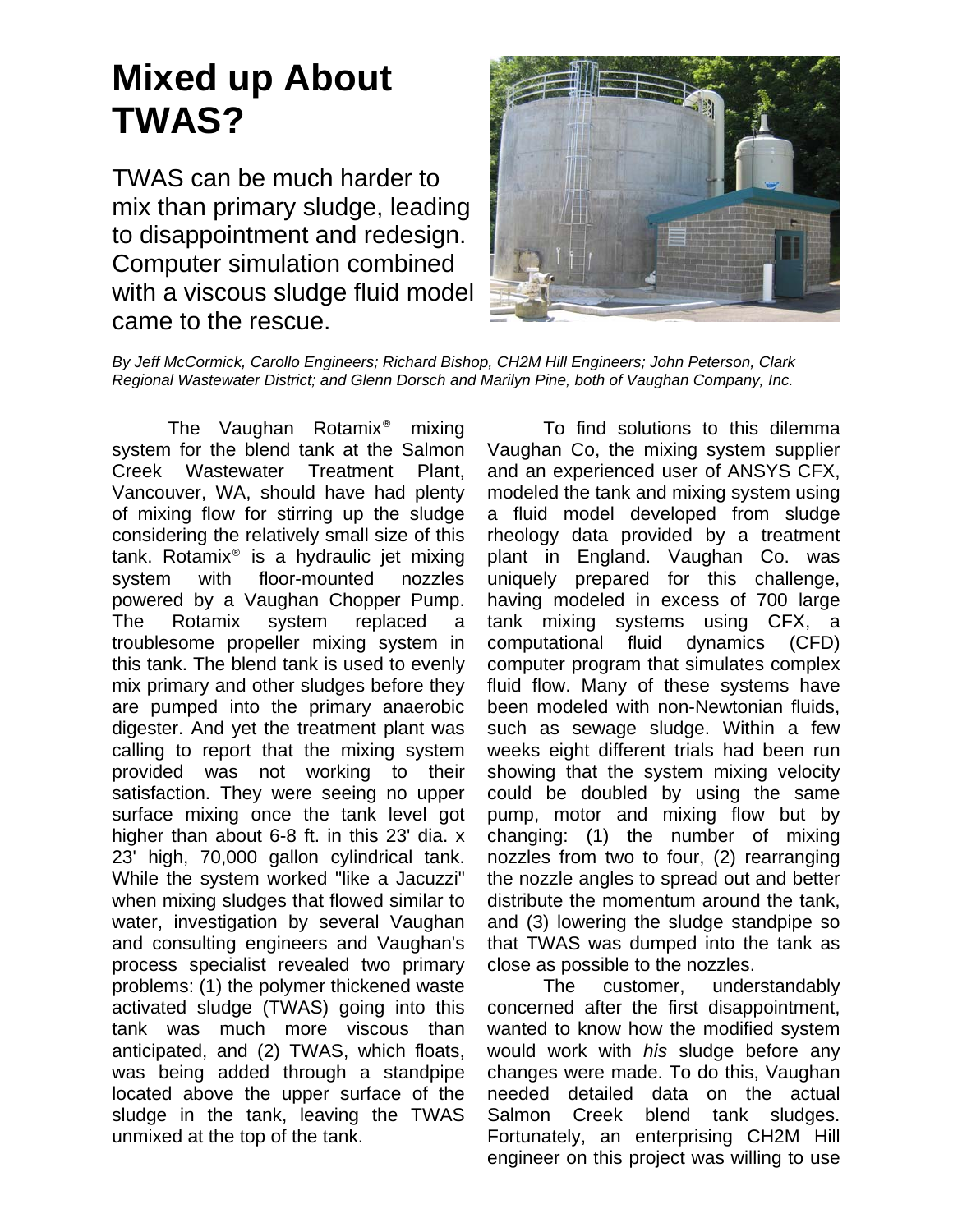the plant's viscometer to obtain detailed shear stress vs. strain rate data for the different sludges blended in this tank. This data allowed Vaughan Co. to create a more accurate fluid model to use in the CFX simulation. This fluid model allowed for a much more realistic simulation of the original and the proposed mixing systems for comparison. The original mixing system with 2 single nozzles is shown below.



The improved mixing system with 2 dual-nozzles and additional tank detail is shown below.



The following graph illustrates the special problem confronted when simulating viscous fluids in mixing systems compared to that encountered in pumping/piping systems.



Fluid viscosity is related to the shear stress vs. shear rate curve shown above. Each plant's sludge, which is a non-Newtonian fluid (water is Newtonian), is going to have a unique curve. Of particular importance is obtaining enough data to construct an accurate curve. Data on the left side of the curve is especially important because of its impact on mixing systems. The shear stress vs. shear rate curve for the Salmon Creek TWAS sludge is shown below.



Data for the various sludges in the blend tank are characterized by the table on the following page. Note that the "K" coefficient for the TWAS is 29 times higher than the same coefficient for unthickened primary sludge coming out of the clarifier.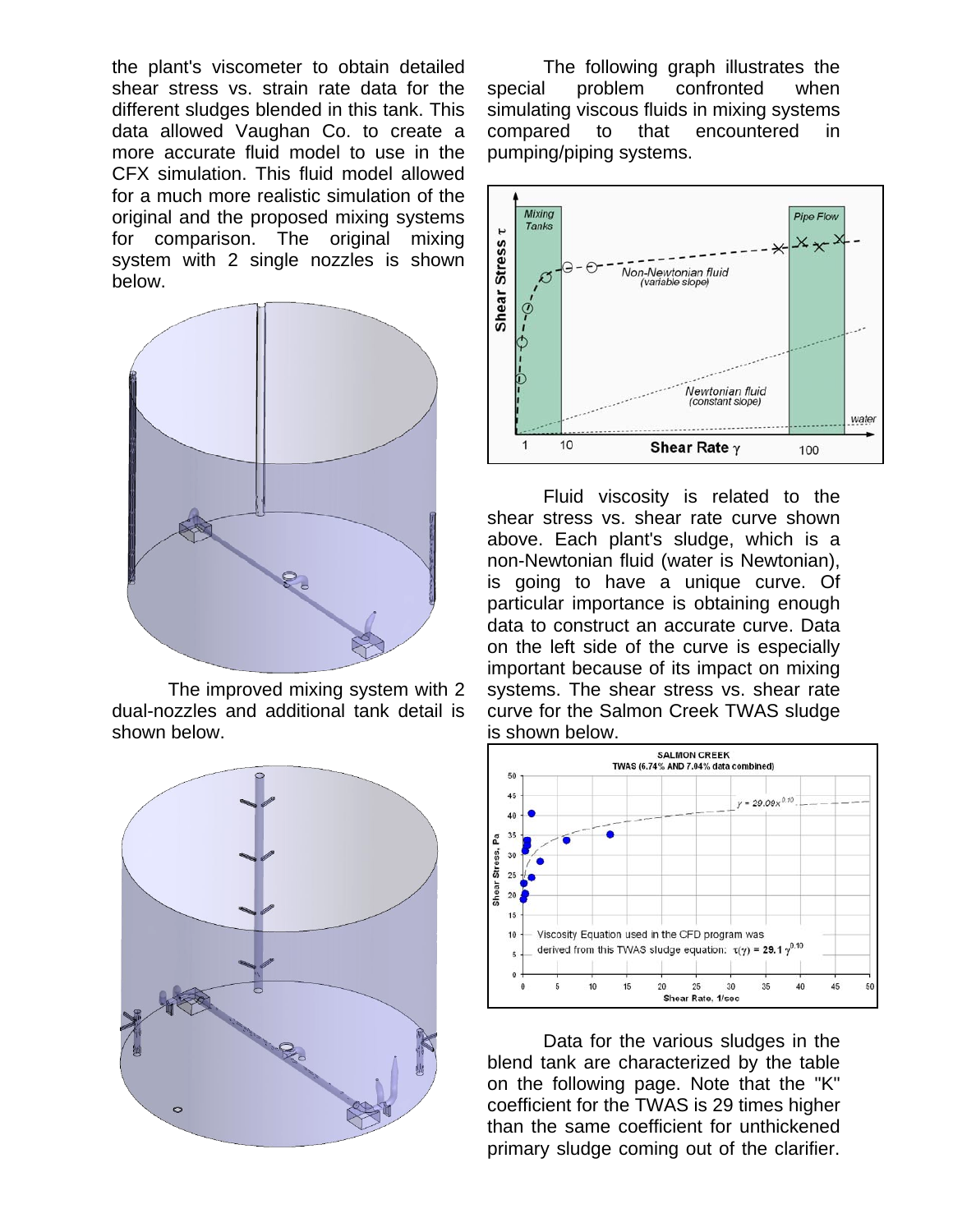This illustrates how extremely viscous the TWAS is compared to another typical sludge.

| <i>Shear Stress</i> $\tau(\gamma) = K \gamma^n$ |                                 |      |
|-------------------------------------------------|---------------------------------|------|
| <b>SLUDGE</b>                                   | <b>COEFFICIENT K EXPONENT n</b> |      |
| Primary                                         | 1.09                            | 0.09 |
| <b>TWAS</b>                                     | 29.09                           | 0.10 |
| <b>Blended</b><br>(Digester Feed)               | 1.76                            | 0.44 |
| <b>Digested</b>                                 | 0.92                            | 0.26 |

The originally installed system was simulated using the TWAS sludge fluid model. Top and cross-section elevation contour velocity plots are shown below, illustrating that the system was not providing good mixing velocities with this worst-case sludge except near the tank floor and the nozzles.







The contour velocity plots of the modified system with 100% TWAS fluid are shown below, showing that while the system still won't generate surface movement when completely full, the system is working much better, providing surface mixing velocity at about 15' of liquid level compared to about 6-8 ft. with the original system.



New Design, 2 Dual Nozzles TWAS Sludge Velocity Contour Plot - Elevation Cross-Section



The modified system mixing a blend of TWAS and primary sludge provides much more impressive mixing results, as shown in the top view and cross-section elevation contour velocity plots on the next page. This blended sludge is much less viscous than 100% TWAS modeled on this page.